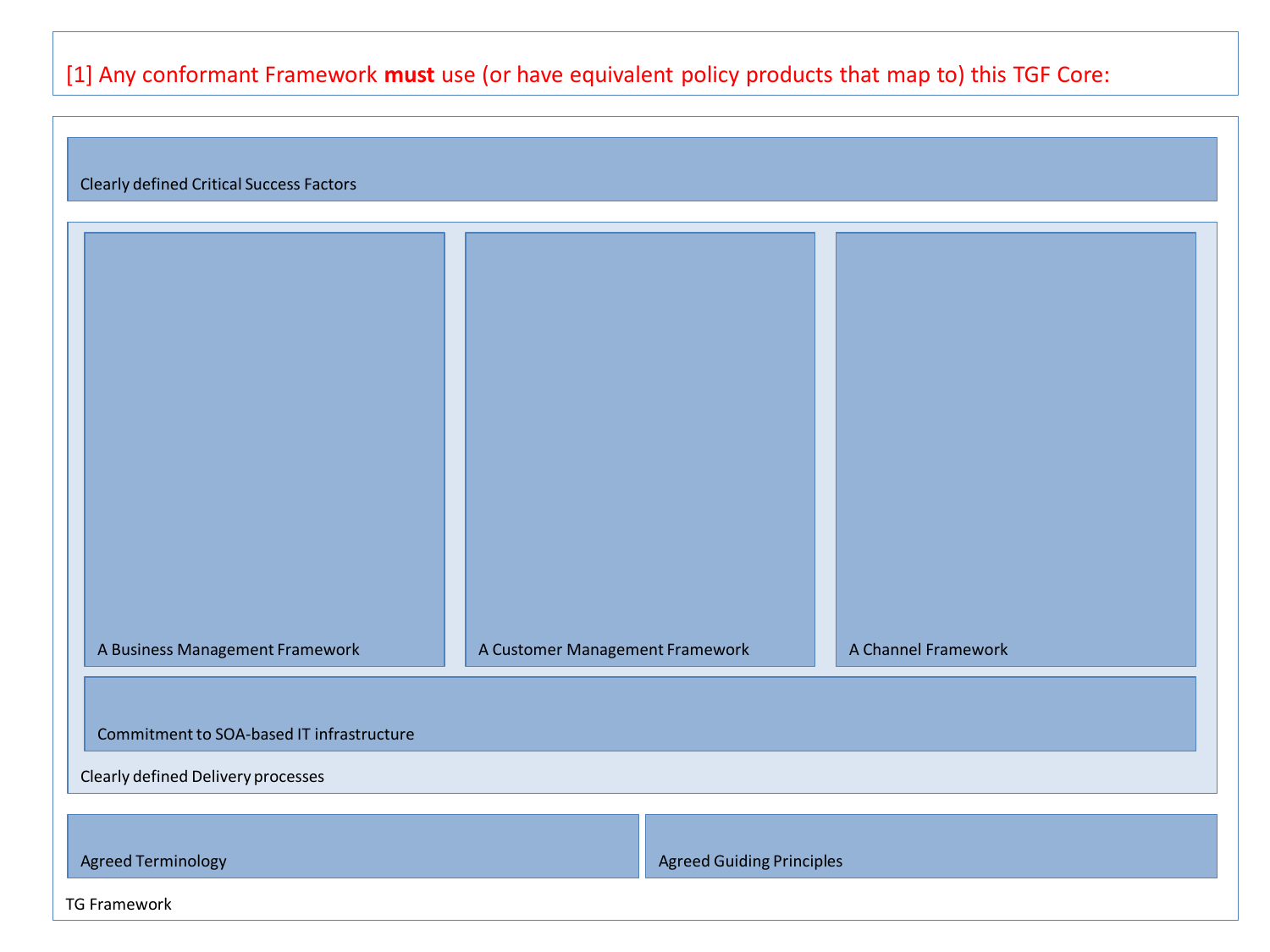## [2] Any conformant Framework **must** contain Policy Products that cover, explicitly, each of…

| <b>Critical Success Factors</b>                                                                                                   |                                                                                      |                                     |                                                                                                    |  |  |  |  |
|-----------------------------------------------------------------------------------------------------------------------------------|--------------------------------------------------------------------------------------|-------------------------------------|----------------------------------------------------------------------------------------------------|--|--|--|--|
| Transformation<br>Milestones<br>A Transformation Roadmap<br><b>Policy product Management</b><br>The Transformation Business Model | Citizen Identity<br>Management<br>Framework<br><b>Brand &amp; Marketing Strategy</b> | Citizen<br>Empowerment<br>Framework | <b>Channel Management Strategy</b><br><b>Channel Ownership Vision</b><br><b>Channel Mix Vision</b> |  |  |  |  |
| <b>Business Management</b>                                                                                                        | <b>Customer Management</b>                                                           |                                     | Channel Framework                                                                                  |  |  |  |  |
| Strategy for SOA-based IT infrastructure                                                                                          |                                                                                      |                                     |                                                                                                    |  |  |  |  |
| Terminology<br><b>TG Framework</b>                                                                                                |                                                                                      | <b>Guiding Principles</b>           |                                                                                                    |  |  |  |  |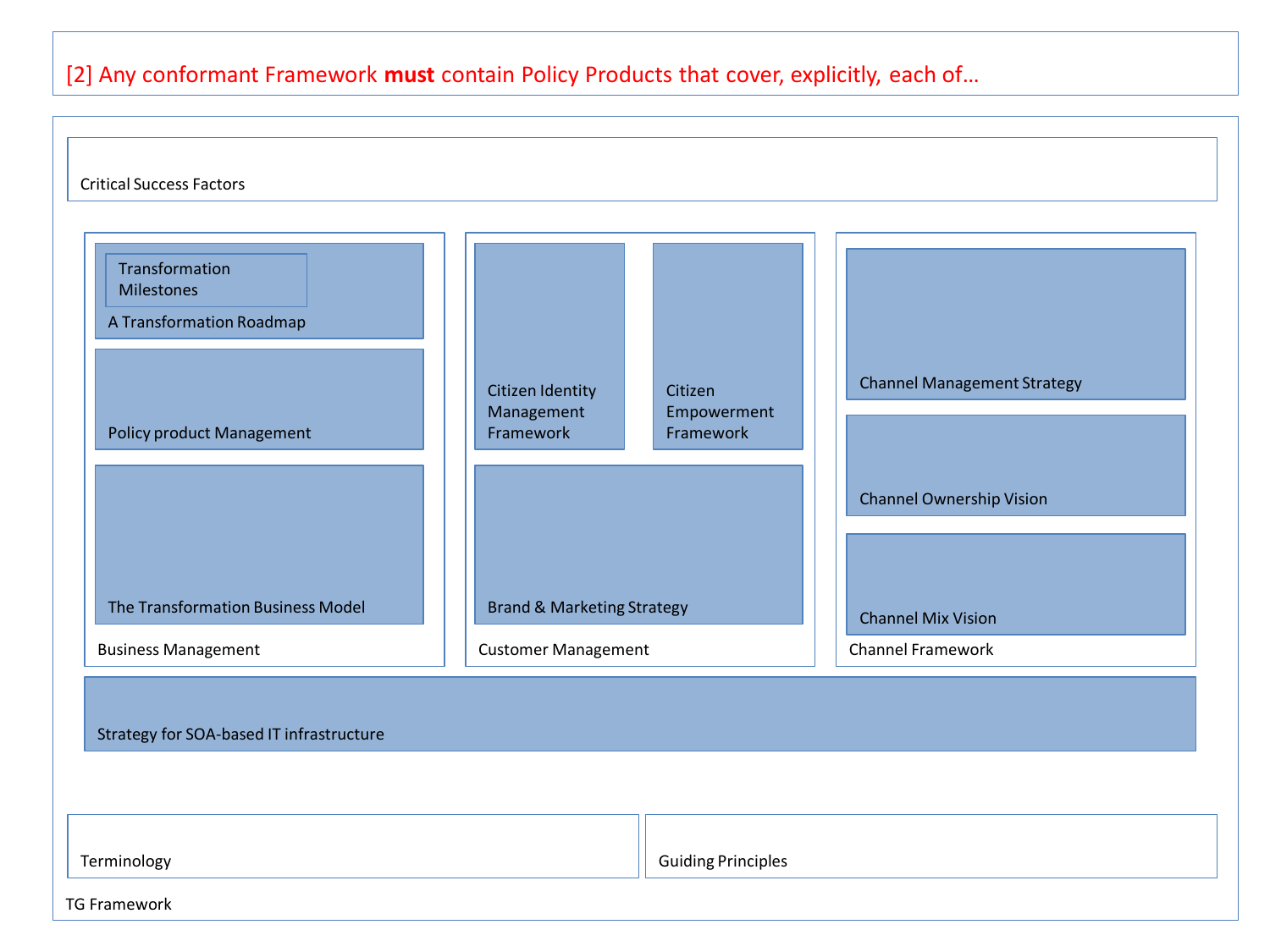[3(a)] Any conformant Framework **should** use (and will benefit from using) the following TGF Committee Notes as part of the policy products required in [2]...

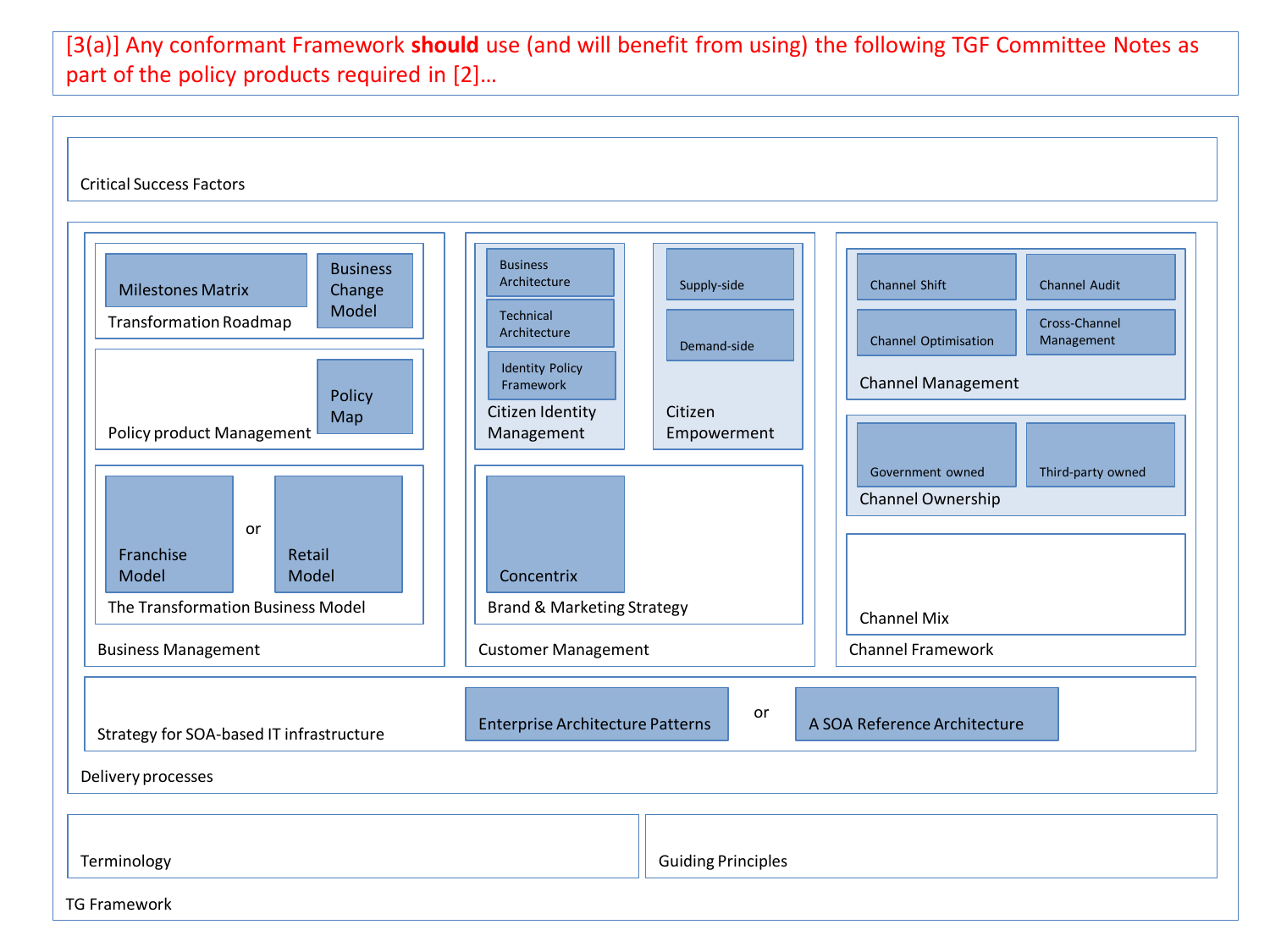### [3(b)] …or **should** have policy products that provide the functional equivalent of these Notes

#### Critical Success Factors

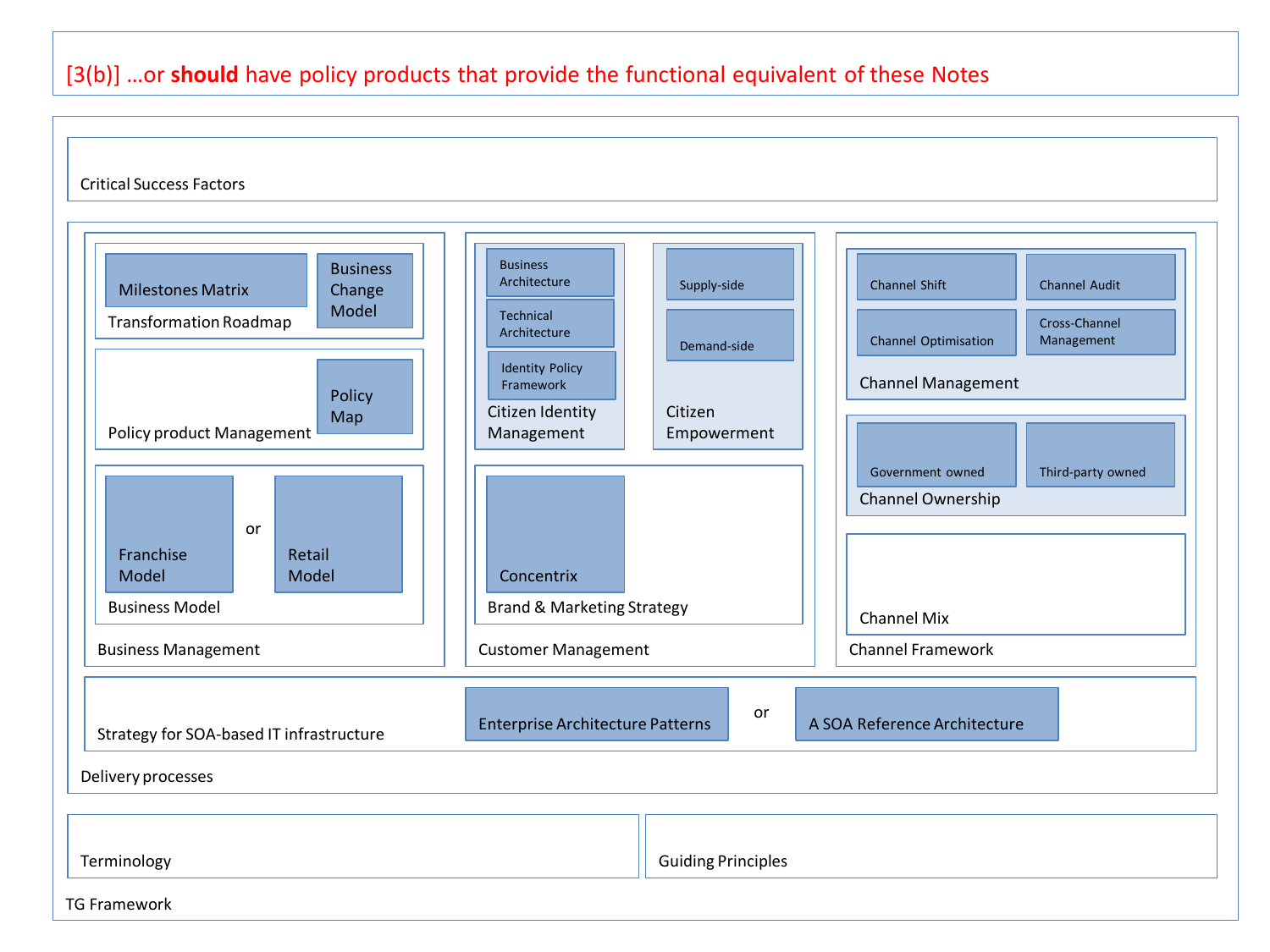## [4] Any conformant Framework **may** develop further policy products to cover…

| <b>Critical Success Factors</b>                                                                                                   |                                                                                      |                                     |                                                                                                    |  |  |  |  |
|-----------------------------------------------------------------------------------------------------------------------------------|--------------------------------------------------------------------------------------|-------------------------------------|----------------------------------------------------------------------------------------------------|--|--|--|--|
| Transformation<br><b>Milestones</b><br>A Transformation Roadmap<br>Policy product Management<br>The Transformation Business Model | Citizen Identity<br>Management<br>Framework<br><b>Brand &amp; Marketing Strategy</b> | Citizen<br>Empowerment<br>Framework | <b>Channel Management Strategy</b><br><b>Channel Ownership Vision</b><br><b>Channel Mix Vision</b> |  |  |  |  |
| <b>Business Management</b>                                                                                                        | <b>Customer Management</b>                                                           |                                     | Channel Framework                                                                                  |  |  |  |  |
| Strategy for SOA-based IT infrastructure                                                                                          |                                                                                      |                                     |                                                                                                    |  |  |  |  |
| Terminology                                                                                                                       |                                                                                      | <b>Guiding Principles</b>           |                                                                                                    |  |  |  |  |
| <b>TG Framework</b>                                                                                                               |                                                                                      |                                     |                                                                                                    |  |  |  |  |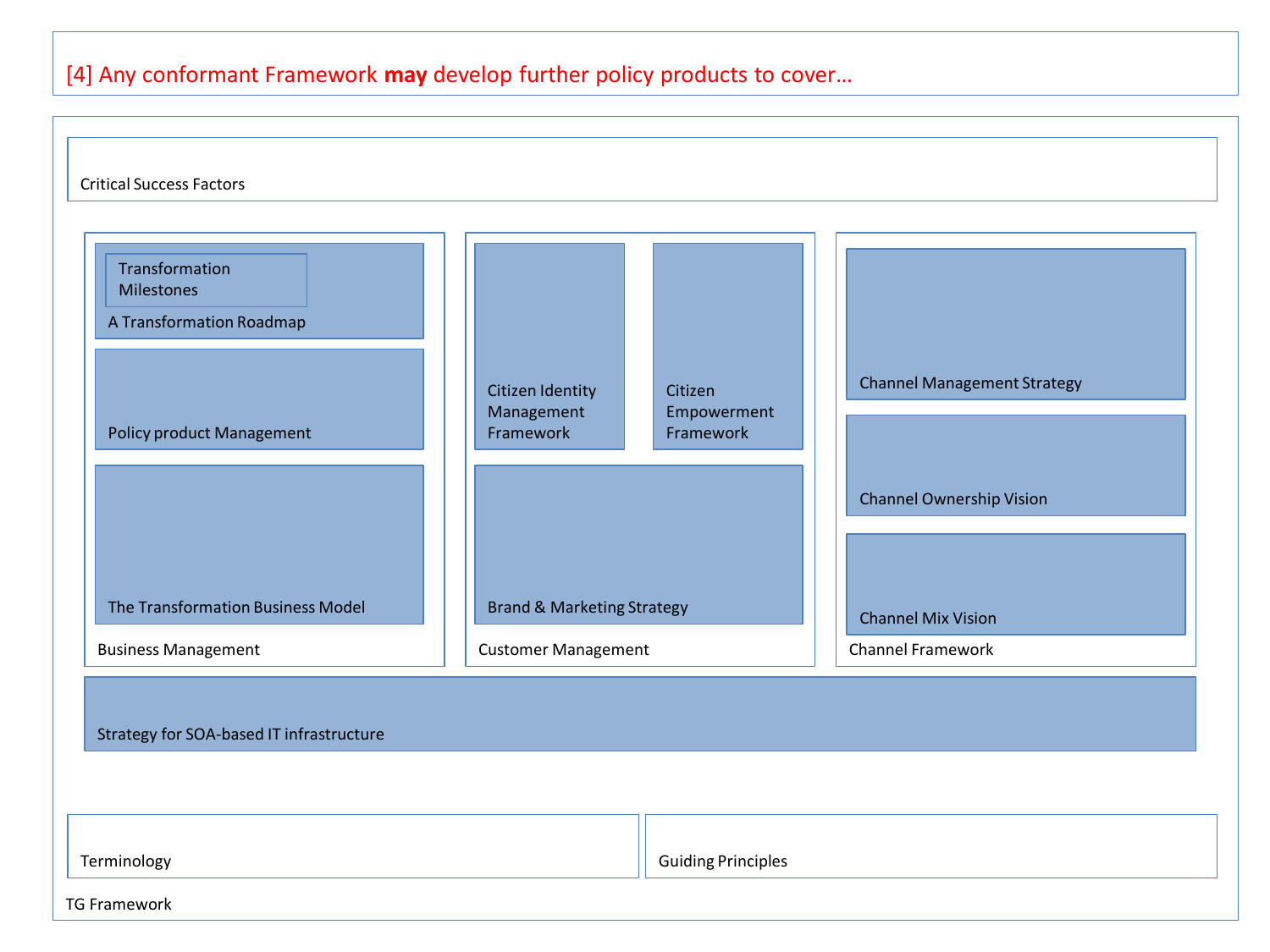# [5] Any conformant Framework **must not** develop policy products that contradict its own…

| <b>Critical Success Factors</b>           |                                   |                                  |                       |  |  |  |  |
|-------------------------------------------|-----------------------------------|----------------------------------|-----------------------|--|--|--|--|
|                                           |                                   |                                  |                       |  |  |  |  |
| The Business Management Framework         | The Customer Management Framework |                                  | The Channel Framework |  |  |  |  |
| Commitment to SOA-based IT infrastructure |                                   |                                  |                       |  |  |  |  |
| Delivery processes                        |                                   |                                  |                       |  |  |  |  |
|                                           |                                   |                                  |                       |  |  |  |  |
| <b>Agreed Terminology</b>                 |                                   | <b>Agreed Guiding Principles</b> |                       |  |  |  |  |
| <b>TG Framework</b>                       |                                   |                                  |                       |  |  |  |  |